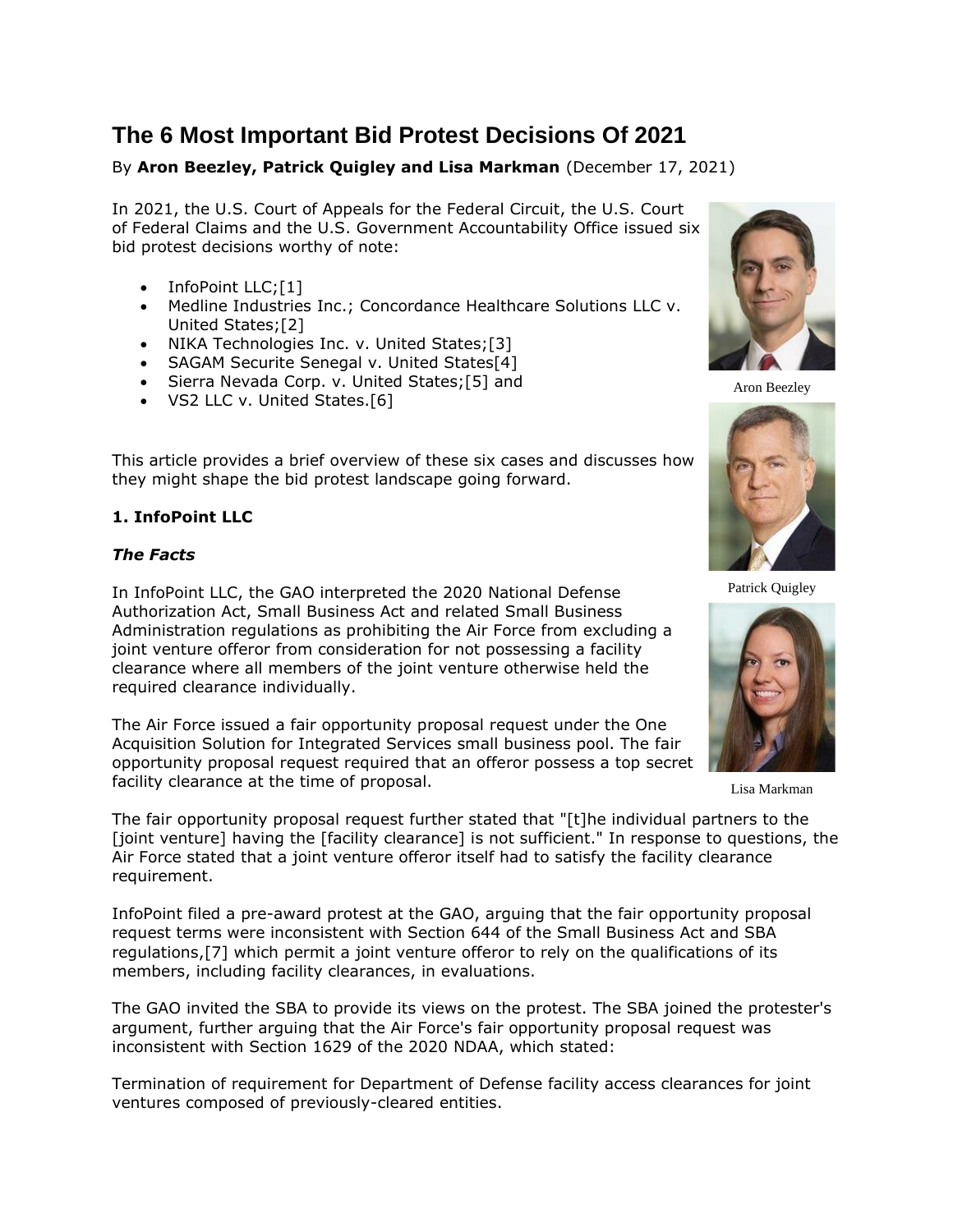A clearance for access to a [U.S. Department of Defense](https://www.law360.com/agencies/u-s-department-of-defense) installation or facility may not be required for a joint venture if that joint venture is composed entirely of entities that are currently cleared for access to such installation or facility.[8]

The Air Force argued that Section 1629 did not apply because the DOD had not yet issued regulations implementing the 2020 NDAA.

The GAO held that, because the 2020 NDAA did not require that the DOD issue regulations to implement Section 1629, the section was effective upon enactment and was an "unambiguous command by Congress through a statute." The GAO further rejected arguments from the Air Force that the SBA's regulations were permissive, deferring to the SBA's interpretation of its regulations.

The Air Force next argued that the GAO should defer to the DOD's regulations related to the conflicting DOD security requirements, where Congress had delegated authority to the DOD on security clearances. The GAO also rejected this argument, noting that because the DOD had not issued regulations or otherwise interpreted the 2020 NDAA, no deference was owed to these older DOD regulations.

Similarly, the GAO rejected the Air Force's argument that the plain reading of the 2020 NDAA would create conflicts with existing policies, where the GAO found Section 1629 to be an unambiguous command.

Sustaining the protest, the GAO concluded that Section 1629 "unambiguously prohibits DoD from requiring that a joint venture hold a facility clearance if the members of the joint venture hold the required facility clearances."

The GAO also concluded that the Small Business Act and SBA regulations were consistent with the 2020 NDAA, allowing joint venturers to be awarded contracts requiring facility clearances where either the joint venture itself of the individual members held a facility clearance.

#### *The Takeaway*

InfoPoint LLC provides important clarity for small business joint venturers seeking to submit proposals on DOD procurements. The decision is also notable for its underlying dicta, giving immediate effect to portions of the 2020 NDAA and declining to defer to the Air Force in interpreting arguably conflicting DOD regulations over the statute's plain language.

#### **2. Medline Industries Inc.; Concordance Healthcare Solutions LLC**

#### *The Facts*

The Defense [Logistics Agency](https://www.law360.com/agencies/defense-logistics-agency) awarded contracts for medical and surgical supplies in 2016. The [U.S. Department of Veterans Affairs](https://www.law360.com/agencies/u-s-department-of-veterans-affairs) made awards for its own medical and surgical supply contracts in October 2020.

After the VA's awards, the VA announced it was moving its program, worth an estimated \$10 billion to \$27 billion, to DLA. Under the transfer plan, DLA contractors would receive a windfall, essentially doubling the size of their existing indefinite-delivery indefinite-quantity contracts. The VA contractors, in turn, "would be left holding the bag, not knowing when or if the VA would terminate their contracts as the requirements transitioned," according to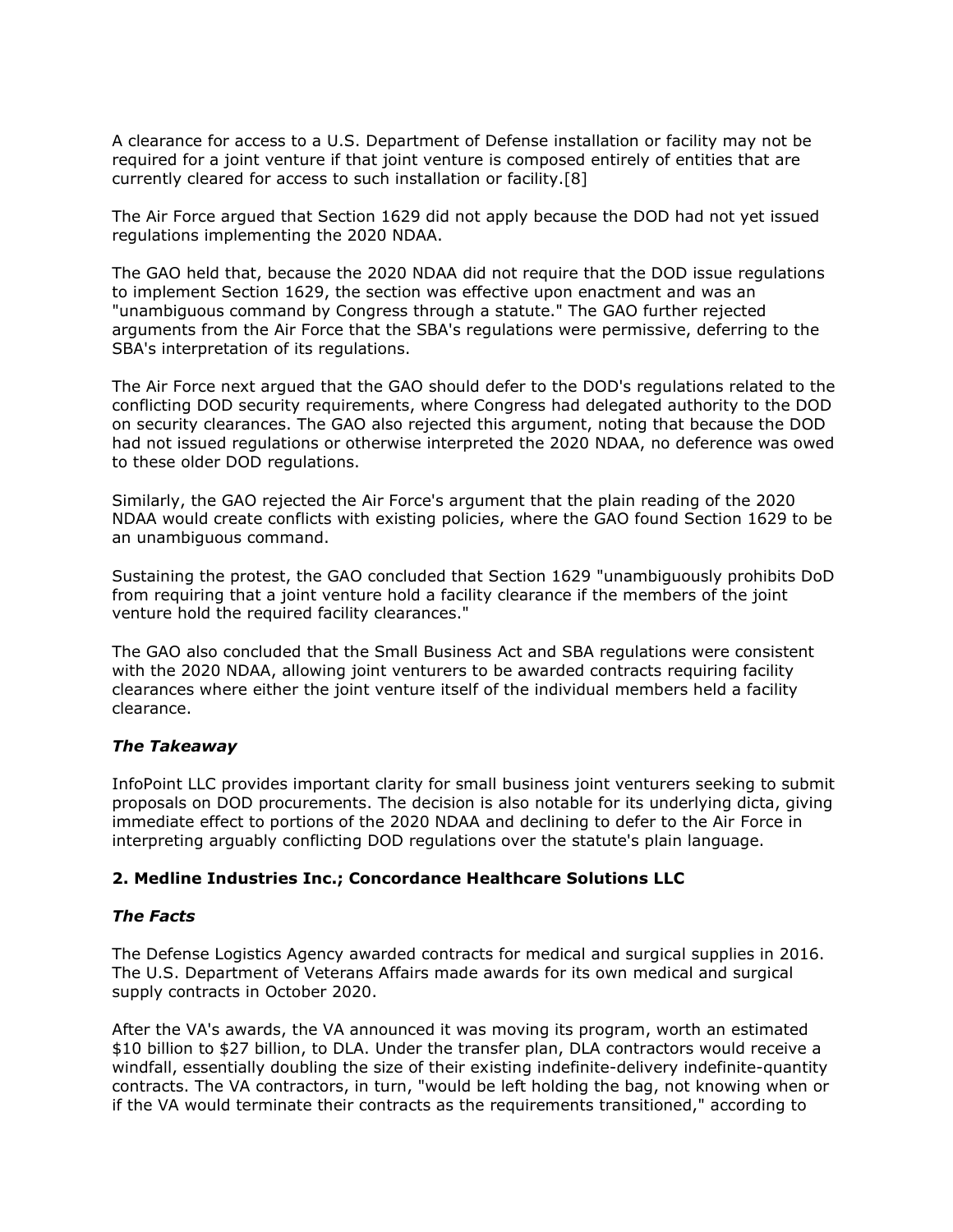the Court of Federal Claims.

The court continued that "As if this were not chaotic enough, all the while, the VA undertook corrective action pursuant to protests at the" GAO that were filed previously by Concordance. Thereafter, that corrective action, as well as the transfer to DLA and the VA procurement itself, were challenged in the COFC.

Yet, several offerors, including the protesters, were still compelled by the VA "to submit revised bids for a 'Schrödinger's procurement' with the VA." Those offerors' proposals were due during the period where they were challenging the transfer of the VA contracts to DLA, in addition to challenging the VA's corrective action in response to the earlier GAO protests, before the COFC.

When presented with opening briefs from Concordance and Medline detailing myriad legal violations and the problematic agency record — including various ethical and legal objections by both VA counsel and procurement officials — the government sought to secure a partial remand without explicitly confessing error by "spinning off several claims into a new case while refusing to stay the action."

The government's request in this regard — which was filed "on a Friday afternoon preceding a three-day holiday weekend, mere days before the deadline to file its own responses to the plaintiffs' opening merits briefs" — "added bedlam to already existing chaos," the COFC noted. Ultimately, the COFC denied the government's remand request.

Subsequently, the COFC ruled in favor of Concordance and Medline on the merits, (1) declaring the VA's conduct unlawful, (2) granting permanent injunctive relief, (3) finding that the VA breached its implied duty to fairly and honestly consider Concordance's proposal, and (4) awarding Concordance its bid preparation and proposal costs.

In its opinion, the COFC likened the VA's proposed transfer plan to the avoidable downfall of the prideful sea captain from Henry Wadsworth Longfellow's 1840 poem, "The Wreck of the Hesperus," saying the VA had acted against the advice of senior VA procurement and legal officials who had raised ethical and legal concerns regarding the transfer plan early on  $$ including a belief that the VA's actions would not hold up in court.

"Like the experienced crew of the Hesperus, agency personnel warned of the perils of a plotted course and when ignored, '[d]own came the storm and smote amain, the vessel in her strength' leaving behind only a 'dreary wreck' awash upon the shoals," the COFC said.

#### *The Takeaway*

As the court noted, "[t]he factual and procedural background of this case is complex." Accordingly, there are several takeaways.

For protesters, this case illustrates that the government is not above the law, and that tenacious pursuit of protest rights, even in the face of entrenched government opposition, can pay off. This case also illustrates the increasingly important role that the COFC now plays in resolving protests and holding procuring agencies accountable, particularly in large procurements. The record is usually much larger at the COFC than at the GAO, often resulting in a more fulsome ventilation of the protest issues at the COFC.

For agency officials, this case illustrates the importance of standing up to conduct within the agency that is unethical or unlawful. "Sundry [VA] employees' concerns, both ethical and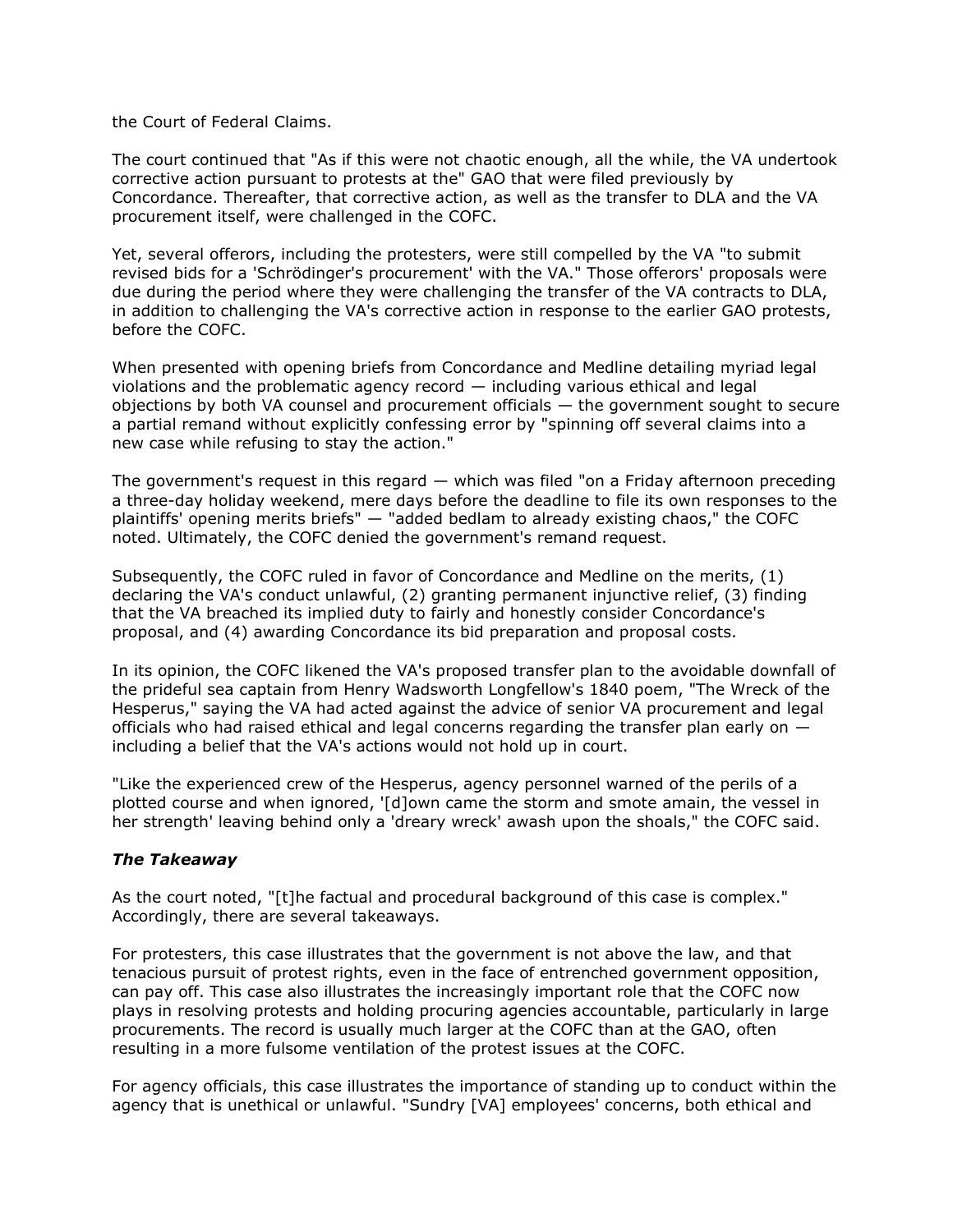legal," may have been ignored by senior VA officials in this case, but not by a federal judge.

## **3. NIKA Technologies Inc.**

## *The Facts*

The Federal Circuit decided a case this year that answered the question of when a debriefing closes in a DoD procurement involving competitive proposals. In a negotiated procurement, agencies are generally required to provide a debriefing, when timely requested, to disappointed offerors.[9]

Debriefings not only provide a disappointed offeror with "the basis for the selection decision and contract award," but also start a series of short-fuse clocks running under the regulations and the Competition in Contracting Act for GAO bid protest jurisdiction[10] and for an injunction-like automatic stay of contract performance while the GAO considers the protest.[11]

Under CICA, as long as a disappointed offeror files its bid protest at the GAO within five days of receiving a debriefing on the date offered, it is guaranteed a stay of contract performance, unless the agency takes the rare action to override the stay.

In 2018, Congress created an enhanced debriefing process for DOD agencies. Thus, there is now "an opportunity for a disappointed offeror to submit, within two business days after receiving a post-award debriefing, additional questions related to the debriefing," which the agency must then answer within five business days."[12]

Under this procedure, the debriefing is not considered closed until the agency answers the follow-up questions.[13] An open question, however, was when a debriefing closed if a disappointed offeror could ask follow-up debriefing questions but did not do so, a question the Federal Circuit has now answered.

In 2020, NIKA Technologies, an unsuccessful offeror in an [Army Corps of](https://www.law360.com/agencies/u-s-army-corps-of-engineers)  [Engineers](https://www.law360.com/agencies/u-s-army-corps-of-engineers) procurement, received a debriefing on March 4, and had an opportunity to submit follow-up debriefing questions within two business days, i.e., by March 6.[14] NIKA did not submit follow-up questions and filed a GAO protest on March 10.

The filing date was six days after receiving the original debriefing but only four days after the date on which NIKA could have submitted follow-up debriefing questions but chose not to. The Corps refused to stay contract performance during the GAO protest. NIKA went to the COFC to challenge the Corps' refusal to stay performance, leaving the GAO to decide the protest merits.

The COFC found in NIKA's favor, determining that a debriefing included the two-day window following receipt of a debriefing in which a protester has the right to ask follow-up questions. Thus, the COFC held that NIKA's debriefing did not close until Mach 6, two days after NIKA received the original debriefing, which was the period during which it could have asked questions.

Since NIKA filed its GAO protest within five days of the end of the two-day window, it was timely, and the Corps had to stay performance while the GAO protest was pending.

The government appealed and, approximately 10 months later, the Federal Circuit reversed. NIKA, which had lost the underlying GAO protest on the merits in the meantime,[15] did not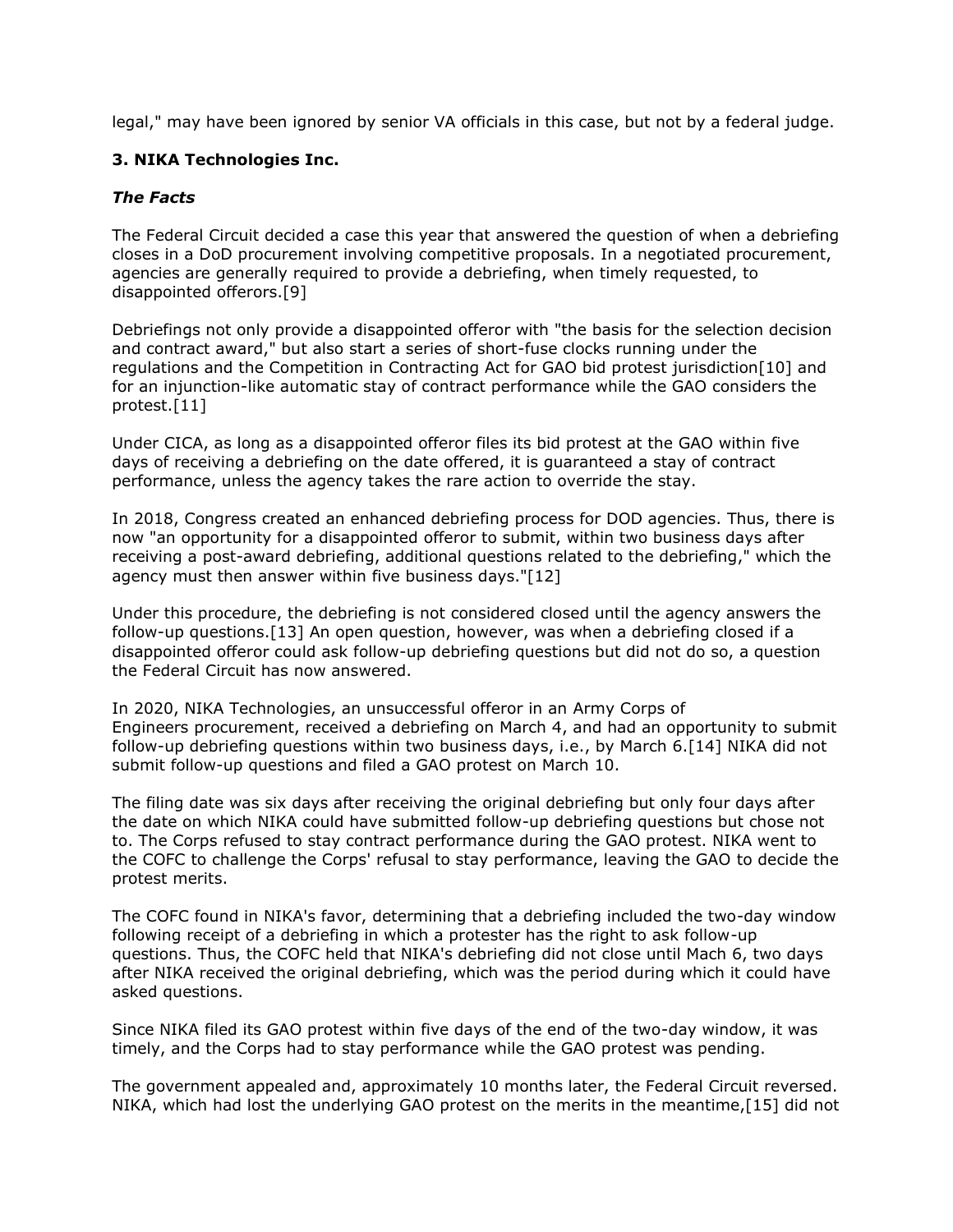join the appeal. The Federal Circuit undertook a plain-language review of the CICA text and held that "the deadline for invoking the automatic stay is five days after the written debriefing is supplied (unless ... the protester submits additional questions)."[16]

In other words, "the debriefing is not automatically held open for an additional two days." Instead, "the timer starts on the day that a bidder received its debriefing, not two days afterward." Thus, "when no additional questions are submitted, the 'debriefing date' is simply the date upon which the party receives its debriefing." On the other hand, "when additional questions are submitted, the deadline is extended."

## *The Takeaway*

Clarity about bid protest filing deadlines is an essential tool of the trade, so any Federal Circuit decision in that space is noteworthy.

The main takeaway is that, when in doubt about whether to protest a DOD procurement decision, an offeror should always ask follow-up debriefing questions to keep the debriefing open so that the protest filing deadline clock is not yet running.

The extra time is probably helpful to a disappointed offeror to figure out next steps, and the extra information might help narrow any potential protest grounds.

## **4. SAGAM Securite Senegal**

#### *The Facts*

In 2019, the [U.S. Department of State](https://www.law360.com/agencies/u-s-department-of-state) issued a lowest price, technically acceptable solicitation for guard services at the U.S. Embassy in Dakar, Senegal, which SAGAM Securite Senegal had been providing for 35 years. During discussions, the contracting officer disclosed details of SAGAM's proposal to the only other offeror in the competitive range, Torres-SAS Security LLC Joint Venture, which subsequently won the contract.

SAGAM filed a GAO protest challenging Torres' pricing, and the State Department took corrective action. The department then discovered that the contracting officer had violated the Procurement Integrity Act[17] by disclosing SAGAM's proposal details to Torres and, thus, canceled the solicitation. SAGAM then filed a second GAO protest, alleging that the PIA violation rendered the solicitation cancellation improper. The GAO dismissed that protest as untimely.[18]

SAGAM then protested at the COFC in March 2021. Torres expressly declined to intervene then. SAGAM filed a redacted complaint in April 2021, requesting that Torres be disqualified, and that award be made to SAGAM, the only remaining offeror. Torres still did not move to intervene. In a June 2021 decision, the court directed the State Department to (1) restore the competition; (2) disqualify Torres; and (3) make an award to the remaining offeror, if found responsible.[19]

The government noticed an appeal in August 2021. Finally, in September, Torres sought to intervene in the COFC case to participate in the appeal. In its motion, Torres did not dispute that it had known of the protest from the outset but argued that intervention would not prejudice the other parties and that unusual circumstances outweighed any timeliness concerns.

Although intervention requirements are construed in favor of permitting intervention,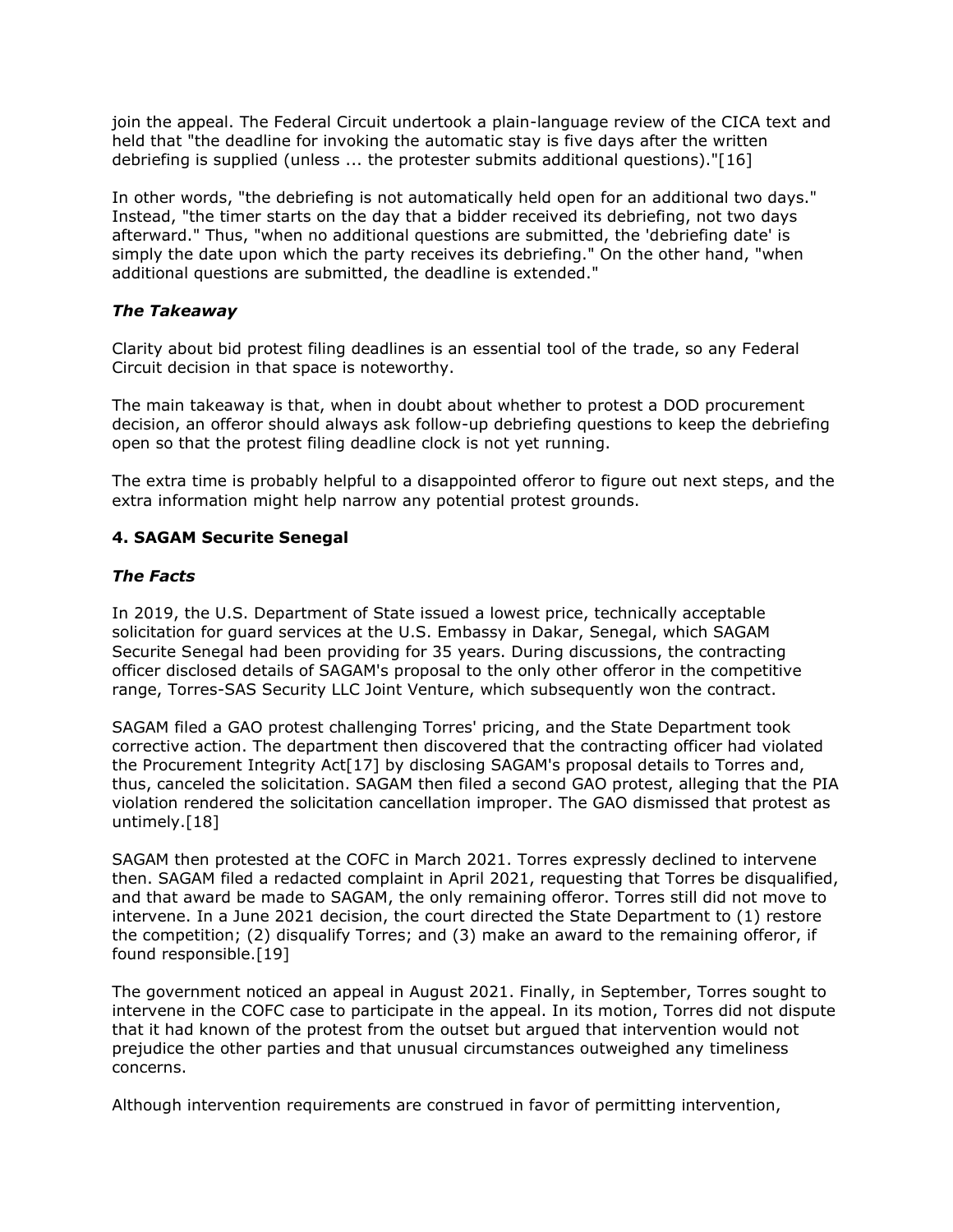intervention requests usually may only be granted if timely.[20] Timeliness questions are fact-specific and a matter of the COFC's discretion.[21] The COFC denied Torres's postjudgment intervention motion based on the Sumitomo[22] factors  $-$  time aware of a case, prejudice to other parties and unusual circumstances — finding that it failed on all three.

The COFC noted that Torres knew about SAGAM's protest in March and had notice in April that its disqualification was at issue, but chose not to intervene until September, nearly six months later, and three weeks after the filing of the appeal notice.

The timeliness factor thus weighed heavily against intervention because "Torres made a tactical decision and sat out this litigation."[23] The court also found that no unusual circumstances existed that would justify untimely intervention.

In addition, the court noted the prejudice that SAGAM would suffer, if "forced to litigate against a second, late-arriving opponent and expend additional resources in doing so." Moreover, given that the government was appealing regardless of Torres' involvement, the government was "carrying Torres's water by appealing the court's judgment," limiting prejudice to Torres.

#### *The Takeaway*

This case illustrates the importance of timely intervention in bid protest litigation, first, to make sure that the intervention request is granted but, second, to maintain a seat at the table and advocate for keeping the contract award in place.

Indeed, "the loss of an award opportunity because of a decision not to intervene in a bid protest is not unusual—government errors often lead to an award to the protester, which is the result here." By intervening, the contract awardee is able to participate in protest proceedings and protect its own interests.

## **5. Sierra Nevada Corp.**

#### *The Facts*

In 2014, the Air Force awarded [Sikorsky Aircraft Corporation](https://www.law360.com/companies/lockheed-martin-corp) a contract to develop the Combat Rescue Helicopter to replace an aging helicopter type. During Sikorsky's CRH development contract performance, the requirement baseline evolved, driving the need for a new contract vehicle.

Thus, in October 2019, the Air Force issued a sources sought synopsis to conduct market research on the ability of companies to deliver capability upgrades. The Air Force identified "capable vendors," i.e., those capable of performing required development contract activities, when provided with a technical data package.

A technical data package normally includes technical design and manufacturing information to enable the construction or manufacture of a defense item component modification, or to enable the performance of certain maintenance or production processes.

For the CRH upgrade contract, the technical data package included information such as interface control documents and wiring diagrams that were specific to the requested modifications. The Air Force included Sierra Nevada Corporation as one of these capable vendors. In March 2020, the Air Force concluded that industry feedback demonstrated a need for a full technical data package to implement the required capability upgrades.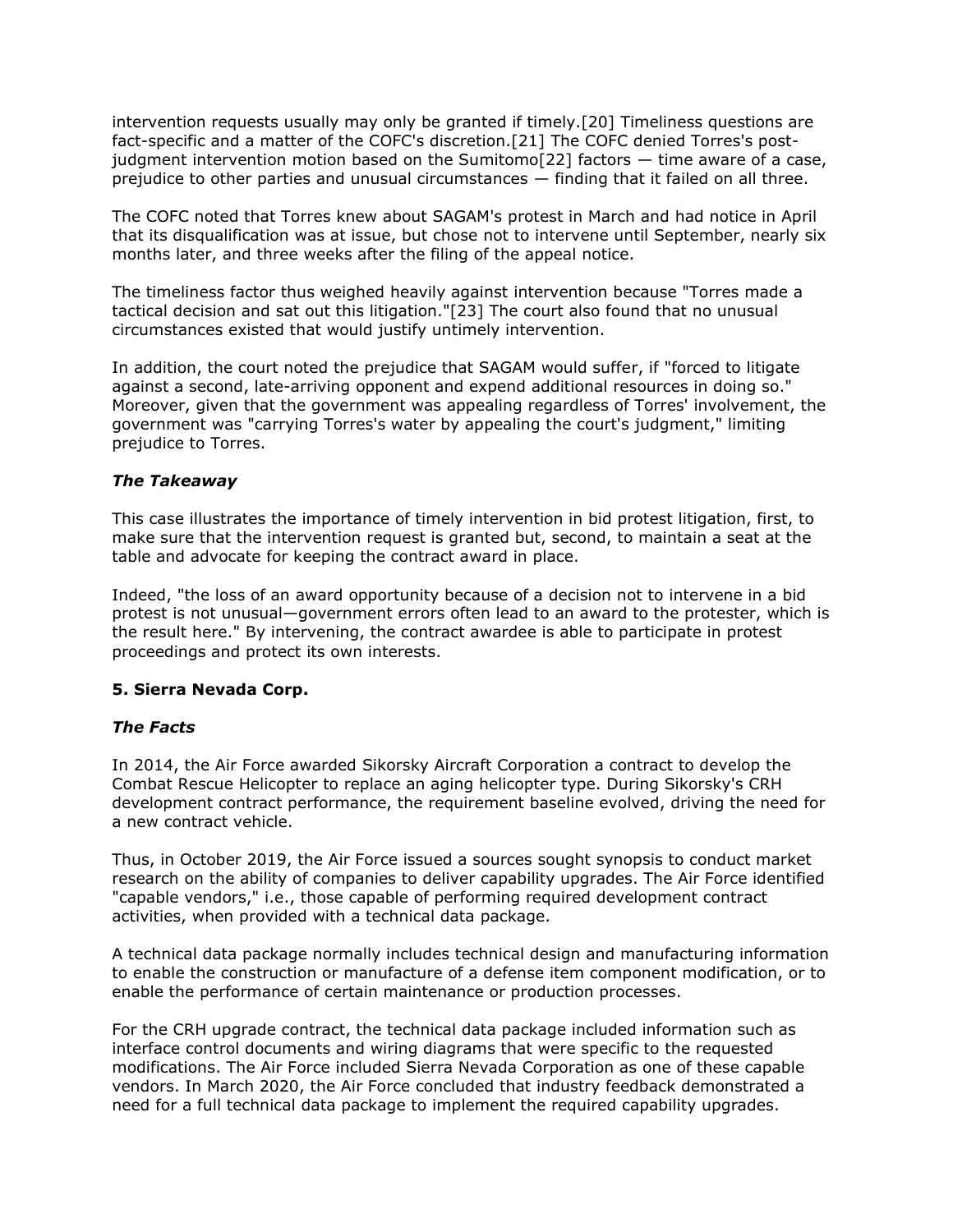In January 2021, the Air Force issued a justification and approval to move forward on a sole-source basis with an award to Sikorsky of a five-year, \$980 million CRH upgrade contract, with a seven-year delivery period. The main reason for the sole-source award decision was that Sikorsky alone possessed the required technical data package.

SNC filed a COFC bid protest alleging, among other things, that the duration of the solesource award violated CICA. The court agreed that the justification and approval did not justify a long-term sole-source, single-award, indefinite-delivery/indefinite-quantity contract to Sikorsky.

Of note, the CRH technical data package was a deliverable to the Air Force under that contract that was only unavailable because the delivery date had not yet arrived — but which was long before the anticipated end date of the sole-source contract  $-$  and because there was a potential data rights dispute between Sikorsky and the Air Force.

While the record generally supported a sole-source award for the period the technical data package was unavailable, the scope of the contemplated contract exceeded the Air Force's demonstrated need. Moreover, the justification and approval did not explain how the current technical data package unavailability justified a sole-source award for the entire period contemplated.

#### *The Takeaway*

While many government contractors know that the law allows sole-source acquisition options despite CICA's general requirement for full and open competition, they may not realize that an agency's discretion in this area is not unlimited. This case shows that agencies need to justify both why they need a sole-source contract and the length of time that contract must last. A failure to justify both aspects of a sole-source award provides an opportunity for contractors to seek a judicial remedy.

## **6. VS2 LLC**

## *The Facts*

The [U.S. Army](https://www.law360.com/agencies/u-s-army-1) awarded VS2 LLC a task order in or about July 2020 for logistics support services. Vectrus Mission Solutions Corporation bid unsuccessfully and then filed a GAO bid protest challenging the Army's most probable cost adjustment to Vectrus's proposed cost/price.

The GAO sustained Vectrus's protest and made the rare recommendation that "the Army terminate the task order issued to VS2 and issue the award, instead, to Vectrus, 'if otherwise proper.'"

On Dec. 4, 2020, the Army terminated VS2's award and awarded the task order to Vectrus. On Dec. 11, VS2 filed a GAO protest challenging the Army's decision to award to Vectrus. On Feb. 25, 2021, the GAO dismissed VS2's protest as an untimely request for reconsideration of the Vectrus protest decision, also finding that "at least one argument, regarding past performance, should have been raised in that earlier GAO proceeding."

On March 4, VS2 filed a COFC complaint, contending "that GAO's recommendation was flawed—and, thus, that the Agency should not have followed it—but also that Vectrus's proposal failed to comply with material terms of the solicitation and otherwise was not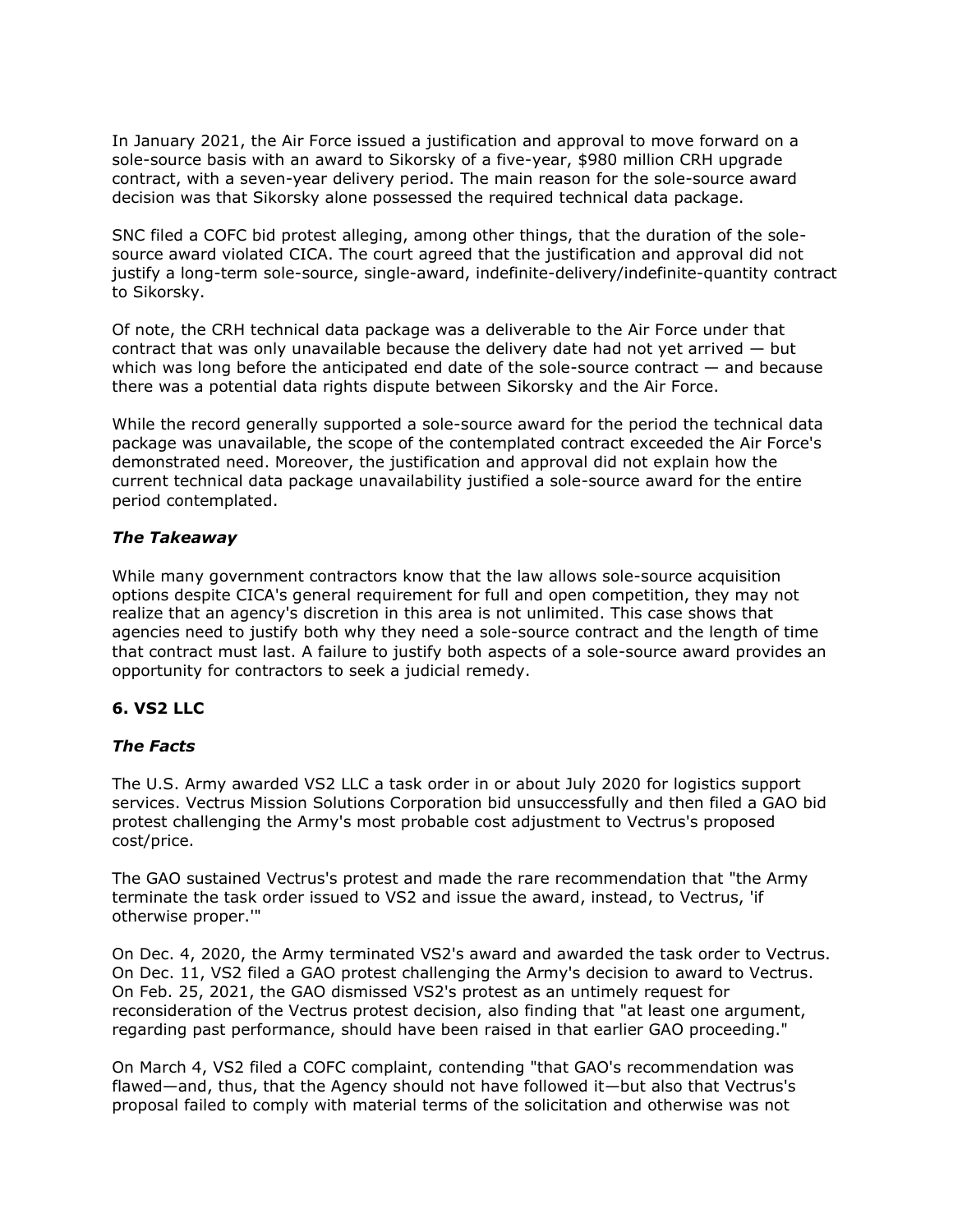awardable."

The government's and Vectrus's responses to VS2's complaint were an "attempt to land a massive knock-out punch," in the form of a novel waiver argument under Blue & Gold Fleet LP v. U.S.,[24] from the Federal Circuit in 2007, the leading case on bid protest timeliness, that would have the effect of rendering VS2's entire protest untimely.

The Blue & Gold rule holds that "a party who has the opportunity to object to the terms of a government solicitation containing a patent error and fails to do so prior to the close of the bidding process waives its ability to raise the same objection subsequently in a bid protest action in the" COFC.

The novel Blue & Gold waiver argument that the government and Vectrus made was that Blue & Gold should also  $-$  for the first time  $-$  be applied to corrective action challenges, i.e., VS2 was required to have objected to the corrective action before it was completed to preserve VS2's ability to timely challenge that action before the COFC.

The COFC rejected that argument, holding that it "threatens to reforge Blue & Gold from a sensible shield against gamesmanship and unjustifiable delay into a broadsword capable of cutting down even meritorious arguments in a manner ... the Federal Circuit, has never sanctioned."

VS2 convinced the COFC that the GAO's decision in the Vectrus protest was "clearly erroneous as a matter of law" and that "the Agency failed to support its decision to switch the contract award from VS2 to Vectrus."

#### *The Takeaway*

The Blue & Gold waiver rule has been at issue in many recent, important cases, and the COFC has grappled with its appropriate application, and even whether the waiver rule  $-$  as a judicially-created time bar — is, ultimately, legally viable. However, as the court in VS2 affirmed, Blue & Gold remains binding precedent, "'[u]nless the Supreme Court or an en banc decision of the Federal Circuit' decides otherwise[.]"

The VS2 holding is also important in that it is yet another judicial rejection of Blue & Gold mission-creep. As the court noted, "any waiver doctrine should be applied in narrowly defined circumstances."

Although the VS2 decision seemingly invites further clarification from the Federal Circuit, that court issued a much anticipated decision on Dec. 7 in Harmonia Holdings,[25] where it reversed the COFC's finding that the protester waived its claim, but did little to clarify or circumscribe the doctrine's application.

The application of the Blue & Gold waiver rule will continue to be of importance to the government contracts bar, as well as the government, because it dictates when contractors must protest an agency's procurement actions.

#### **Conclusion**

The decisions discussed in this article are, in our view, the six most important bid protest decisions of 2021. These cases will have a significant impact on protests involving questions of the timeliness of protests after enhanced debriefings or corrective action, the timeliness of intervention motions, security clearance requirements for joint venture offerors, the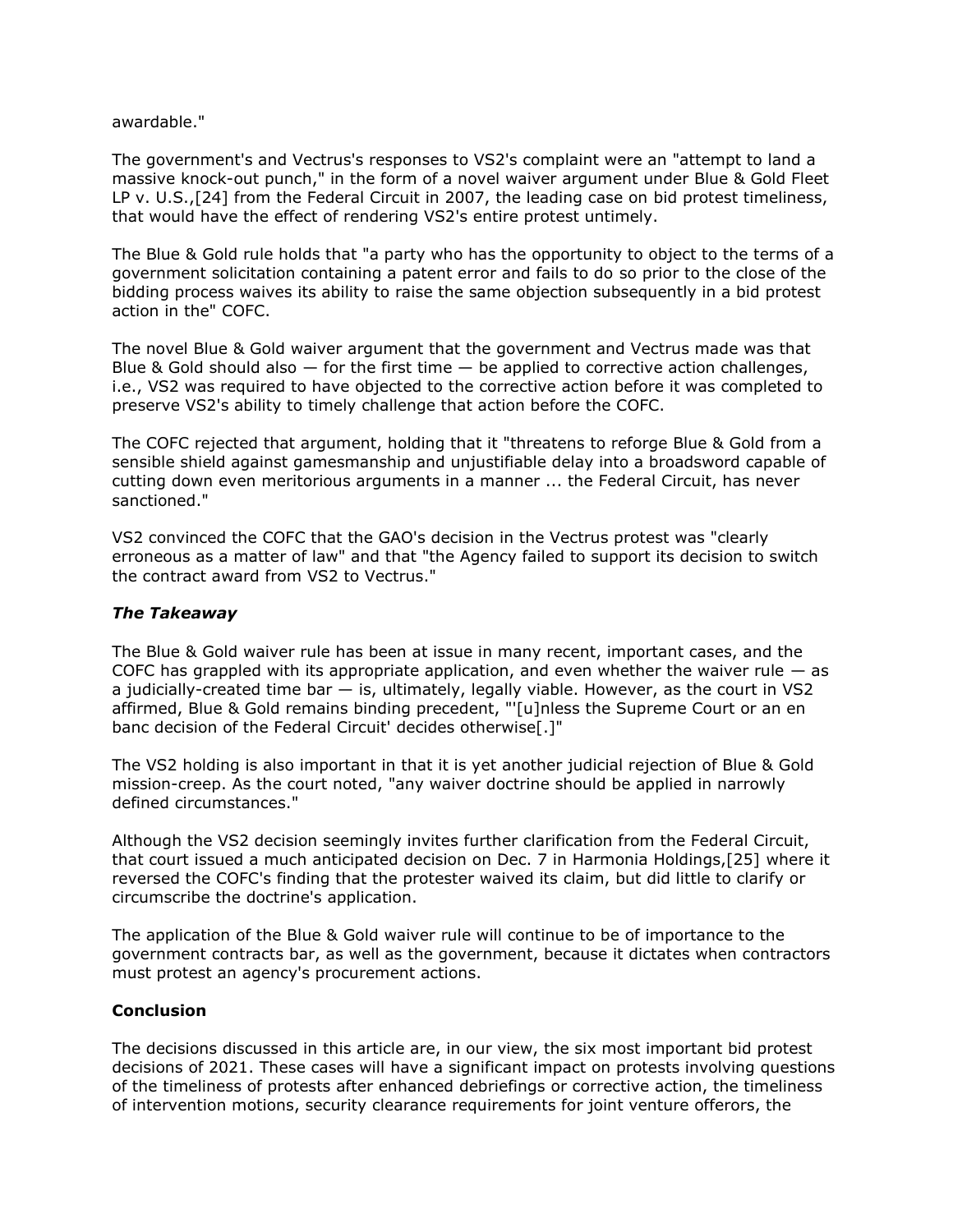rationality of sole-source award decisions, and the reasonableness of agency decisions in major procurements.

*[Aron C. Beezley](https://www.bradley.com/people/b/beezley-aron-c) is a partner, [Patrick R. Quigley](https://www.bradley.com/people/q/quigley-patrick-r) is counsel and [Lisa Markman](https://www.bradley.com/people/m/markman-lisa) is a senior attorney at [Bradley Arant Boult Cummings LLP.](https://www.law360.com/firms/bradley-arant)*

*Bradley Arant associates Sarah Osborne, Nathaniel Greeson and Gabrielle Sprio contributed to this article.*

#### *Disclosure: The authors of this article represented Concordance in the consolidated bid protest case and referenced GAO bid protest discussed in this article.*

*The opinions expressed are those of the author(s) and do not necessarily reflect the views of the firm, its clients or Portfolio Media Inc., or any of its or their respective affiliates. This article is for general information purposes and is not intended to be and should not be taken as legal advice.*

[1] InfoPoint LLC, B-419856, 2021 CPD ¶290 (Comp. Gen. Aug. 27, 2021).

[2] Medline Indus., Inc.; [Concordance Healthcare Solutions, LLC v. United States,](https://advance.lexis.com/api/search?q=2021%20U.S.%20Claims%20LEXIS%201576&qlang=bool&origination=law360&internalOrigination=article_id%3D1448409%3Bcitation%3D2021%20U.S.%20Claims%20LEXIS%201576&originationDetail=headline%3DThe%206%20Most%20Important%20Bid%20Protest%20Decisions%20Of%202021&) --- Fed. Cl. ----, 2021 WL 3483429 (2021).

- [3] [NIKA Techs., Inc. v. United States,](https://advance.lexis.com/api/search?q=2021%20U.S.%20App.%20LEXIS%203124&qlang=bool&origination=law360&internalOrigination=article_id%3D1448409%3Bcitation%3D2021%20U.S.%20App.%20LEXIS%203124&originationDetail=headline%3DThe%206%20Most%20Important%20Bid%20Protest%20Decisions%20Of%202021&) 987 F.3d 1025 (Fed. Cir. 2021).
- [4] [SAGAM Securite Senegal v. United States,](https://advance.lexis.com/api/search?q=2021%20U.S.%20Claims%20LEXIS%201451&qlang=bool&origination=law360&internalOrigination=article_id%3D1448409%3Bcitation%3D2021%20U.S.%20Claims%20LEXIS%201451&originationDetail=headline%3DThe%206%20Most%20Important%20Bid%20Protest%20Decisions%20Of%202021&) 154 Fed. Cl. 653 (2021).
- [5] [Sierra Nevada Corp. v. United States,](https://advance.lexis.com/api/search?q=2021%20U.S.%20Claims%20LEXIS%201376&qlang=bool&origination=law360&internalOrigination=article_id%3D1448409%3Bcitation%3D2021%20U.S.%20Claims%20LEXIS%201376&originationDetail=headline%3DThe%206%20Most%20Important%20Bid%20Protest%20Decisions%20Of%202021&) 154 Fed. Cl. 424 (2021).
- [6] [VS2, LLC v. United States,](https://advance.lexis.com/api/search?q=2021%20U.S.%20Claims%20LEXIS%201923&qlang=bool&origination=law360&internalOrigination=article_id%3D1448409%3Bcitation%3D2021%20U.S.%20Claims%20LEXIS%201923&originationDetail=headline%3DThe%206%20Most%20Important%20Bid%20Protest%20Decisions%20Of%202021&) --- Fed. Cl. ----, 2021 WL 4167380 (2021)
- [7] 13 C.F.R. § 121.103(h)(4).
- [8] Pub. L. No. 116-92 § 1629; 133 Stat. 1198, 1741 (2019).
- [9] FAR 15.506.
- [10] 4 C.F.R. §21.2(a)(2).
- [11] 31 U.S.C.  $\S 3553(d)(3)$ ,  $(4)(A)(ii)$ .
- [12] 10 U.S.C.  $\S$ 2305(b)(5)(B)(vii), (5)(C).
- [13] 31 U.S.C.  $\S 3553(d)(4)(B)$ .
- [14] NIKA Techs., Inc. v. United States, 147 Fed. Cl. 690, 692 (2020).
- [15] NIKA Techs., Inc., B-418563, 2020 WL 3100590 (Comp. Gen. June 5, 2020).

[16] The Federal Circuit also determined that the case was not moot, even though the underlying GAO protest was resolved and the CICA stay had ended, because the issue was